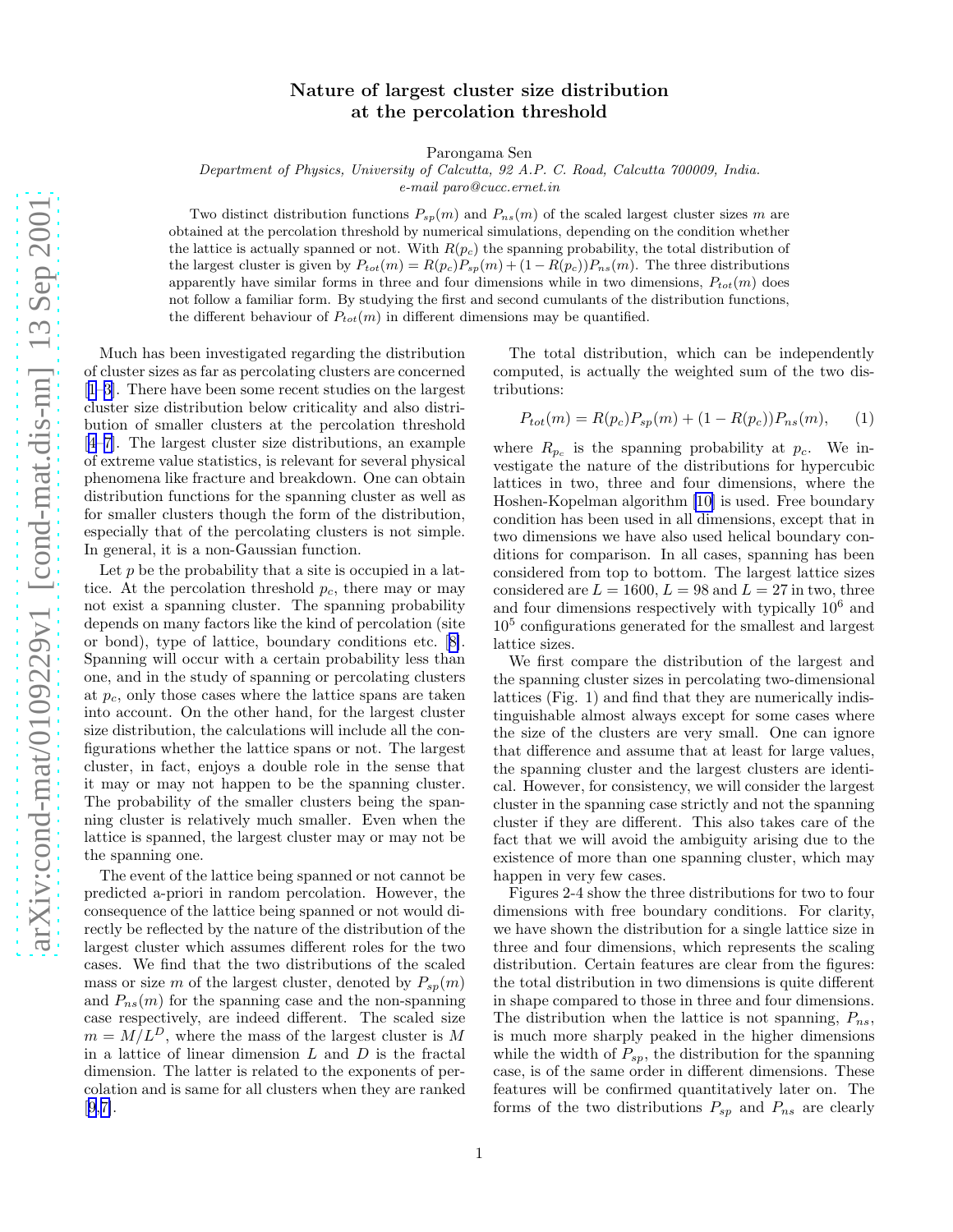different and it should be noted that it is not possible to get a collapse by any trivial scale transformation.

The distribution function for the percolating clusters has been fit to the following forms[[1–3\]](#page-2-0): a power lawexponential function

$$
f(x) = ax^b \exp(-cx^d),
$$
 (2)

or a double exponential function

$$
f(x) = a \exp(-bx^{-c}) \exp(-dx^{e}).
$$
 (3)

What is important is the appearance of a number of parameters in both the functional forms and estimates from numerical results may turn messy and involve large errors. The focus of the present study is, however, not to obtain the precise form of the function but to compare the gross features of the distributions. Even without a detailed study, it is obvious that the total distribution  $P_{tot}$  in two dimensions has a form very different from that of the individual distributions. For three or four dimensions, although the distributions for the spanning and non-spanning cases are distinct, the total distribution does not carry any signature that it was generated from these two.

That the behaviour of  $P_{tot}$  in two dimensions is different becomes all the more apparent when one attempts to fit the distributions to familiar forms. We do this without emphasis on the accuracy of the estimated parameters. In two dimensions as well as in three and four, the two distributions  $P_{sp}$  and  $P_{ns}$  fit quite well to the form (3) with different values of the parameters  $a, b, c, d, e$ . For example, in three dimensions  $c \sim 2.8$  and  $e \sim 3.5$  for  $P_{sp}$  and  $c \sim 2.2$  and  $e \sim 1.5$  for  $P_{ns}$ . The total distribution, however, is of the same form only in three and four dimensions. The values of the exponents e.g., in three dimensions are  $c \sim 2.5$  and  $e \sim 1.5$  for  $P_{tot}$ . Although in general the parameters are different, we notice that among the exponents, the values of c are quite close for the three distributions and  $e$  is perhaps same for  $P_{tot}$  and  $P_{ns}$ . In four dimensions also the values of c are comparable for the three distributions: c lies between 1.9 and 2.0 but the values of e are quite different. In two dimensions, however, both c and e are widely different for  $P_{ns}$  and  $P_{sp}: c \sim 2.5$  and  $\sim 1.45, e \sim 3.0$  and  $\sim 10.8$  for the two respectively.

Since the boundary condition plays an important role in percolation problems, we also evaluate the distributions with a different boundary condition, namely, helical boundary conditions, in two dimensions. The results are shown in Fig. 5. Here also, there are two distinct distributions  $P_{sp}$  and  $P_{ns}$ . The cluster sizes will obviously be larger for helical boundary condition (HBC) compared to the free boundary case (FBC). The shift in the probability distributions can be explained by this but what is remarkable is that the total distribution shows a hump on the left side, showing that the form of the total distribution is again not conventional. The distribution, with the hump on the left side has a less pronounced form of the plateau-like region compared to the free boundary case. Such a hump has also been observed for small sizes using a renormalisation group scheme[[11\]](#page-2-0) and periodic boundary conditions. Hence one can conclude that in general the total distribution for the largest cluster size is not in a familiar form, the effect being strongest in open boundary case.

In order to understand the difference in the behaviour of the total distribution in different dimensions we note the following points. The reason for the characteristic structure of  $P_{tot}$  in two dimensions must be traced back to the features of the two independent distributions from which  $P_{tot}$  is generated.  $P_{tot}$  typically has a plateau like region (FBC) or a weak two peaked structure (HBC). This could be due to two reasons: either  $P_{sp}$  and  $P_{ns}$ , which are both peaked, have negligible overlap; or the width of the distributions are comparable. As the distributions are normalised, this would imply the heights of the peaks are comparable. The value of  $R(p_c)$  should not play any part as it is not particularly different in different dimensions.

The overlap between the distributions are not negligible as one can observe from the figures. In order to compare the behaviour in two, three and four dimensions, we evaluate the ratios  $r_1 = m_{sp}^{(1)}/m_{ns}^{(1)}$  and  $r_2 = m_{sp}^{(2)}/m_{ns}^{(2)}$ <br>where  $m^{(r)}$  is the rth cumulant of the distributions. The subscripts on  $m$  denote the spanning and non-spanning events as usual. The first measure, if high, will indicate that the peaks of the distribution are far apart as  $r_1$  is a measure of the mean scaled cluster size and lies close to the peak. The second ratio is roughly a ratio of the widths of the distributions which in turn is an estimate of the ratio of the height of the peaks.

We notice very interesting behaviour of the two ratios defined above and shown in Fig. 6. The first ratio  $r_1$ varies between 1.6 and 1.7 with some weak dependence on dimensionality.  $r_2$  on the other hand, shows strong dimensional dependence. The values of  $r_1$  and  $r_2$  in two dimensions with HBC and FBC indicate that both depend on boundary conditions. In two dimensions,  $r_2$  is close to 1, indicating that the peaks of the distributions lie at comparable heights. In higher dimensions,  $r_2$  increases and differs significantly from unity. The latter may therefore be exclusively responsible for the different behaviour of the total distributions in different dimensions.

The observation that there exist two separate distributions for the largest cluster sizes may not appear very surprising. However, it has not been noted in any previous study although distribution functions for percolation is a much studied problem. Also, usually in percolation, quantities and their distributions have the same qualitative behaviour in dimensions below the upper critical dimension. The spanning cluster distributions for example, in different dimensions, could be fit to the same form[[3\]](#page-2-0). The smaller clusters had distribution functions which had familiar form, very small clusters following a Gaussian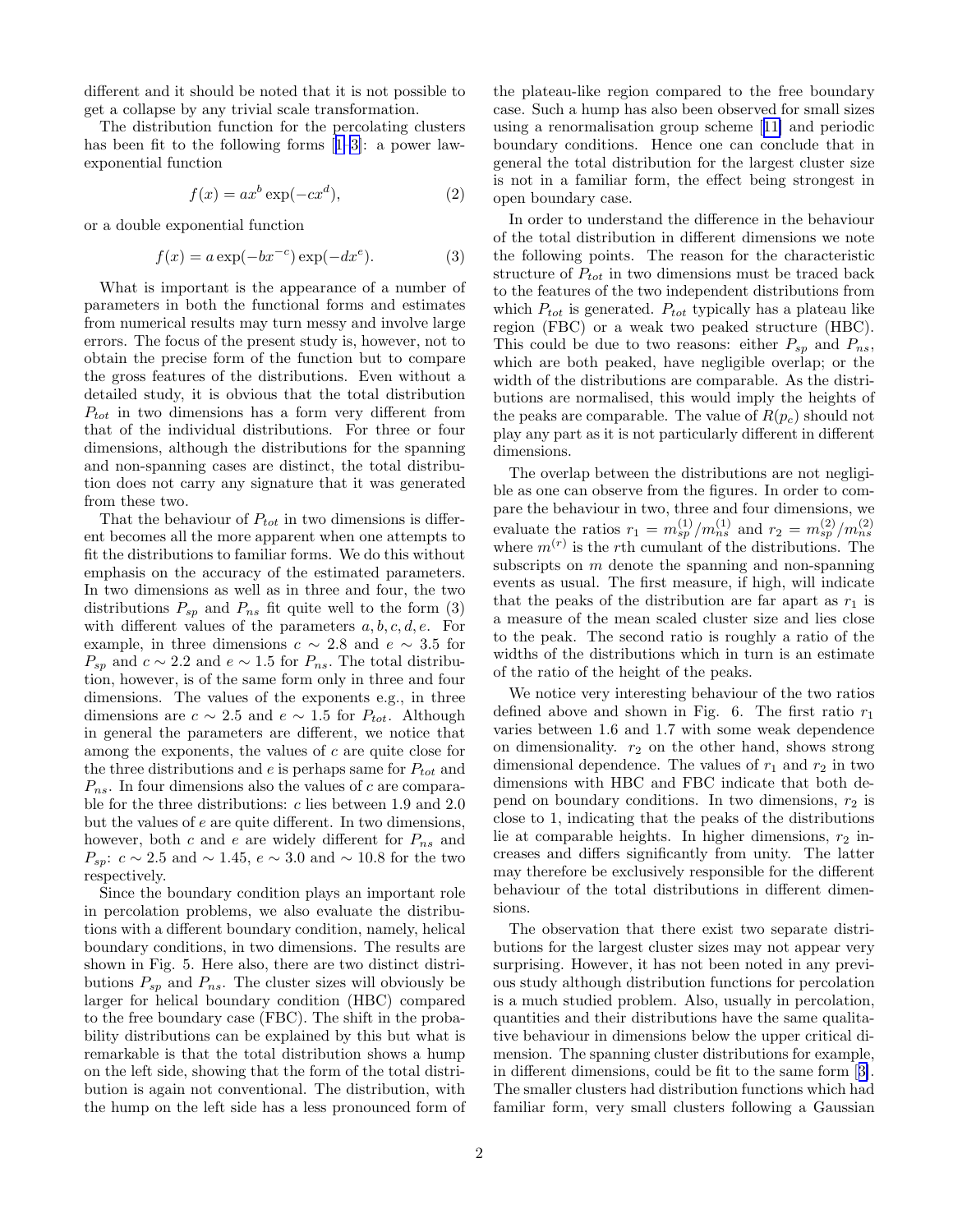<span id="page-2-0"></span>distribution presumably in two dimensions [7]. This is perhaps the first time a novel feature is seen to be present in two dimensions and absent in higher dimensions as far as the total distribution for largest clusters are concerned. Even if one argues that  $P_{sp}$  and  $P_{ns}$  should be considered as the more fundamental distributions, rough estimates of the exponents for the distributions for these two showed that in two dimensions, they are different by a much larger margin than in higher dimensions, indicating that the two dimensional case is markedly different regarding distributions of largest cluster sizes. This is an effect independent of boundary conditions although the effect may vary for different cases.

Since the largest and the spanning clusters coincide in most cases,  $P_{sp}$  may be regarded as a previously known distribution. Hence  $P_{ns}$  is the new distribution obtained from the study. We have made a brief comparison of  $P_{ns}$  with the distribution of largest cluster sizes below  $p_c$ , as in both cases the lattice does not span. The cumulative distribution  $Q_{cum}(x)$  of the distribution  $Q(m_l)$ of the largest cluster size  $m_l$  below  $p_c$  is well-known and has the form [4–6]

$$
Q_{cum}(x) = Q(m_l < x) \sim \exp(-\exp(-\lambda_1 x + \lambda_2)) \quad (4)
$$

such that  $ln(-ln(Q_{cum}(x))$  is a straightline when plotted versus x. We recover this behaviour but find that for  $P_{ns}$ , the behaviour of the corresponding cumulative distribution is much more complicated. Hence one can conclude that  $P_{ns}$  is a completely independent distribution and different from any previously known distribution in percolation.

We make one last remark: the existence of two distinct distributions at  $p_c$  is not a unique feature of the largest cluster only, it is true for any cluster which does not span the lattice. But the total distribution will behave differently depending on the rank of the cluster.

I thank Martin Bazant for the numerous discussions which inspired the present work and also for sending unpublished results. I am also grateful to Dietrich Stauffer and an anonymous referee for comments. The computations were done on a Origin 200 at the Calcutta University Computer Center.

- [1] S. Havlin, B. L. Trus, G. H. Weiss and D. Ben-Avraham, J. Phys A 18 L247 (1985). A. U. Neumann and S. Havlin J. Stat. Phys. 52 203 (1988) H. Saleur and B. Derrida, J. Physique 46 1043 (1985).
- [2] J.-P. Hovi and A. Aharony, Phys. Rev. E 56 172 (1997).
- [3] P. Sen, Int.J. Mod. Phys. C 10 747 (1999)
- [4] P. M. Duxbury and P. L. Leath. J. Phys. A 20 L411 (1987).
- [5] M. I. Zeifman and D. Ingman, J. App. Phys. 88 76 (1987).
- [6] M. Bazant, Phys. Rev E 62 1660 (2000).
- [7] P. Sen, J. Phys. A 32 1623 (1999).
- [8] R. M. Ziff, Phys. Rev. Lett. 69 2670 (1992).
- [9] N. Jan, D. Stauffer and A. Aharony, J. Stat. Phys. 92 325 (1998).
- [10] J. Hoshen and R. Kopelman, Phys. Rev. B 14 3428 (1976).
- [11] M. Bazant, unpublished.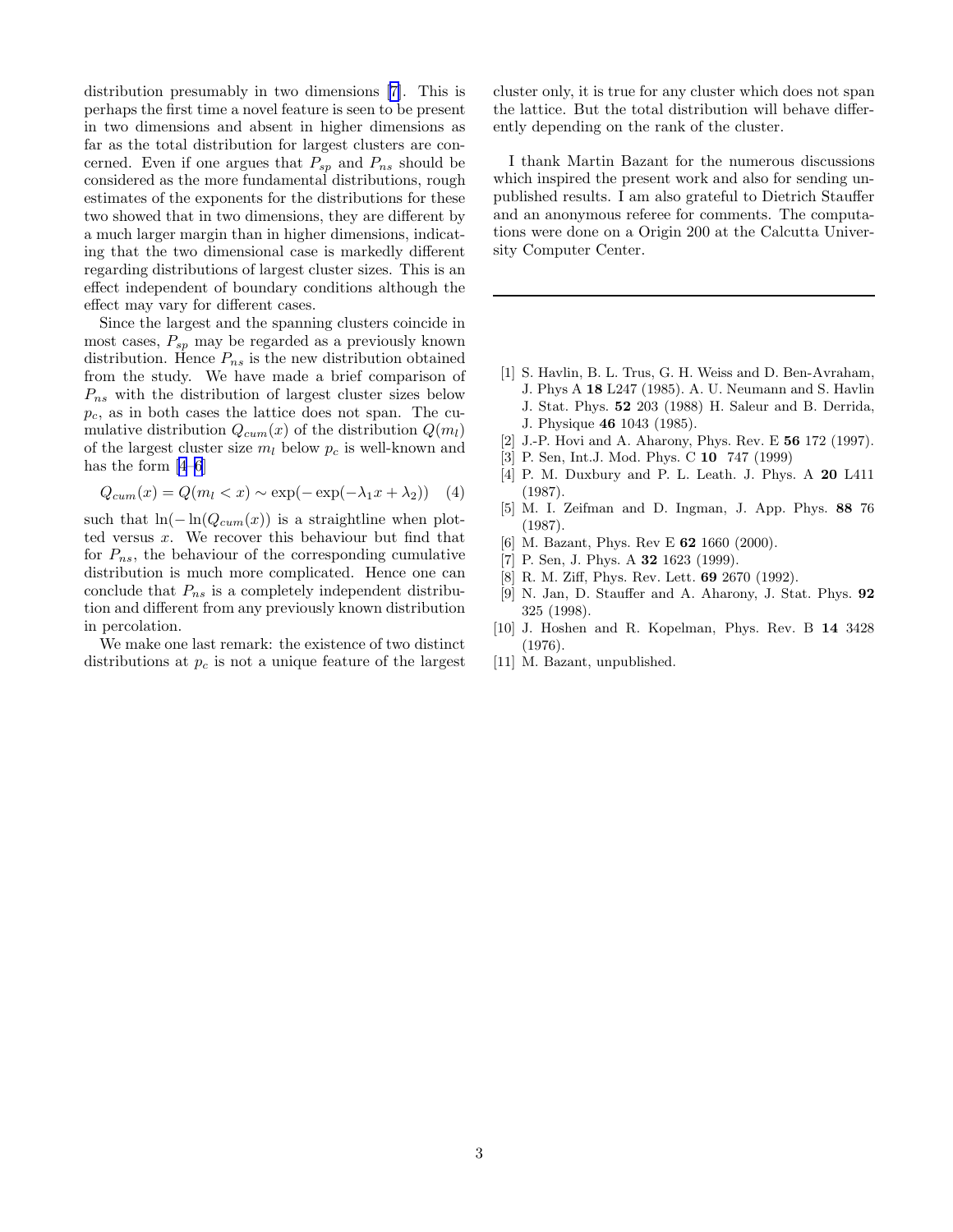

FIG. 1. The comparison of the distributions for the largest cluster and the spanning cluster sizes are shown in two dimensions for  $L = 600$  with open boundary conditions.



FIG. 2. The three distributions  $P_{sp}$ ,  $P_{ns}$  and  $P_{tot}$  for the scaled mass in two dimensions are shown for two different system sizes  $L = 400$  (represented by  $\times$ ,  $\Delta$ , and  $\star$  respectively) and  $L = 1000$ . The best fit lines of the form (3) are also shown for  $\mathcal{P}_{sp}$  and  $\mathcal{P}_{ns}.$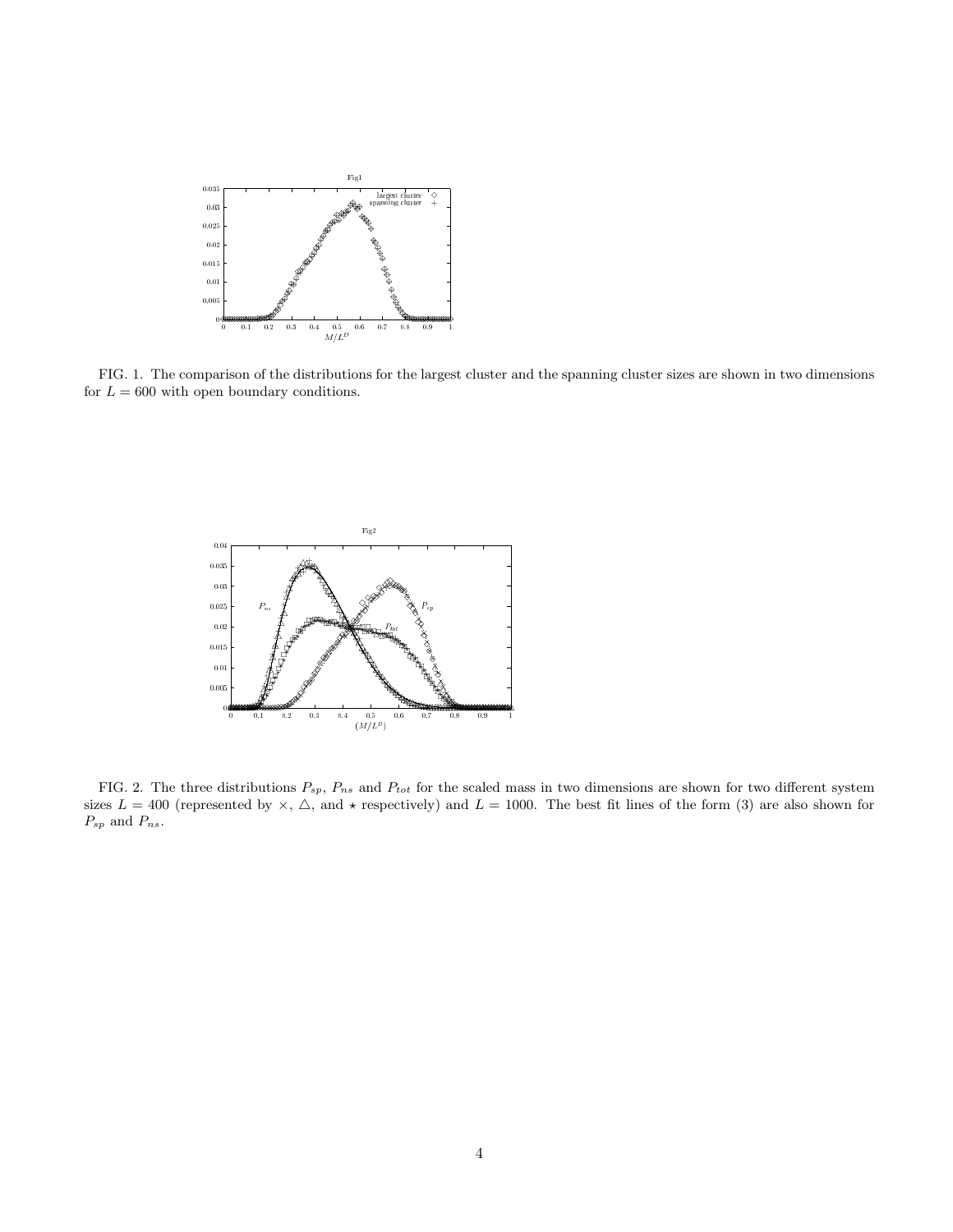

FIG. 3. The three distributions  $P_{sp}$ ,  $P_{ns}$  and  $P_{tot}$  for the scaled mass in three dimensions are shown for  $L = 60$  along with the best fit lines of the form (3).



FIG. 4. The three distributions  $P_{sp}$ ,  $P_{ns}$  and  $P_{tot}$  for the scaled mass in four dimensions are shown for  $L = 21$  alongwith the best fit lines of the form (3).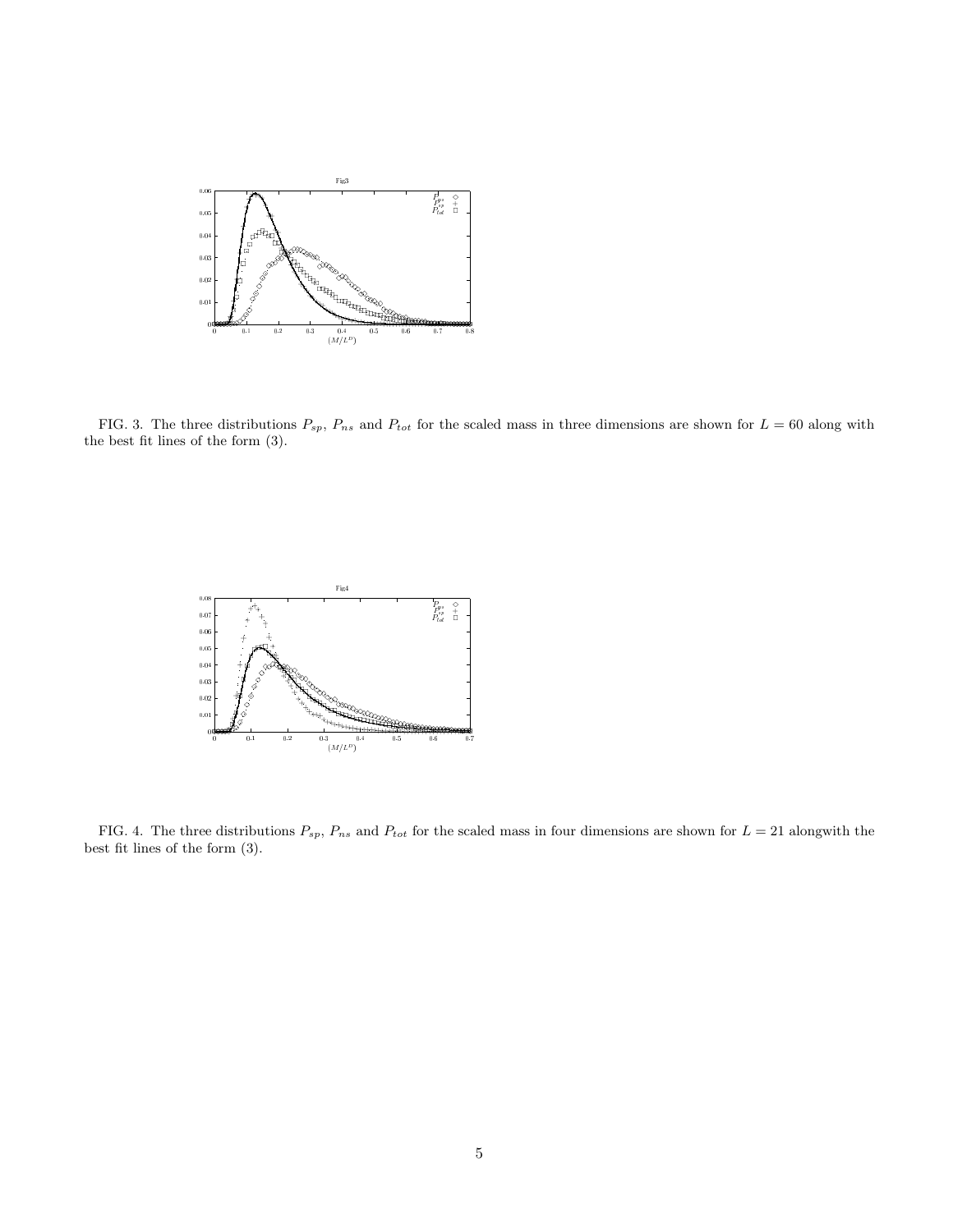

FIG. 5. The three distributions  $P_{sp}$ ,  $P_{ns}$  and  $P_{tot}$  for the scaled mass in two dimensions are shown for  $L = 600$  with helical boundary conditions.